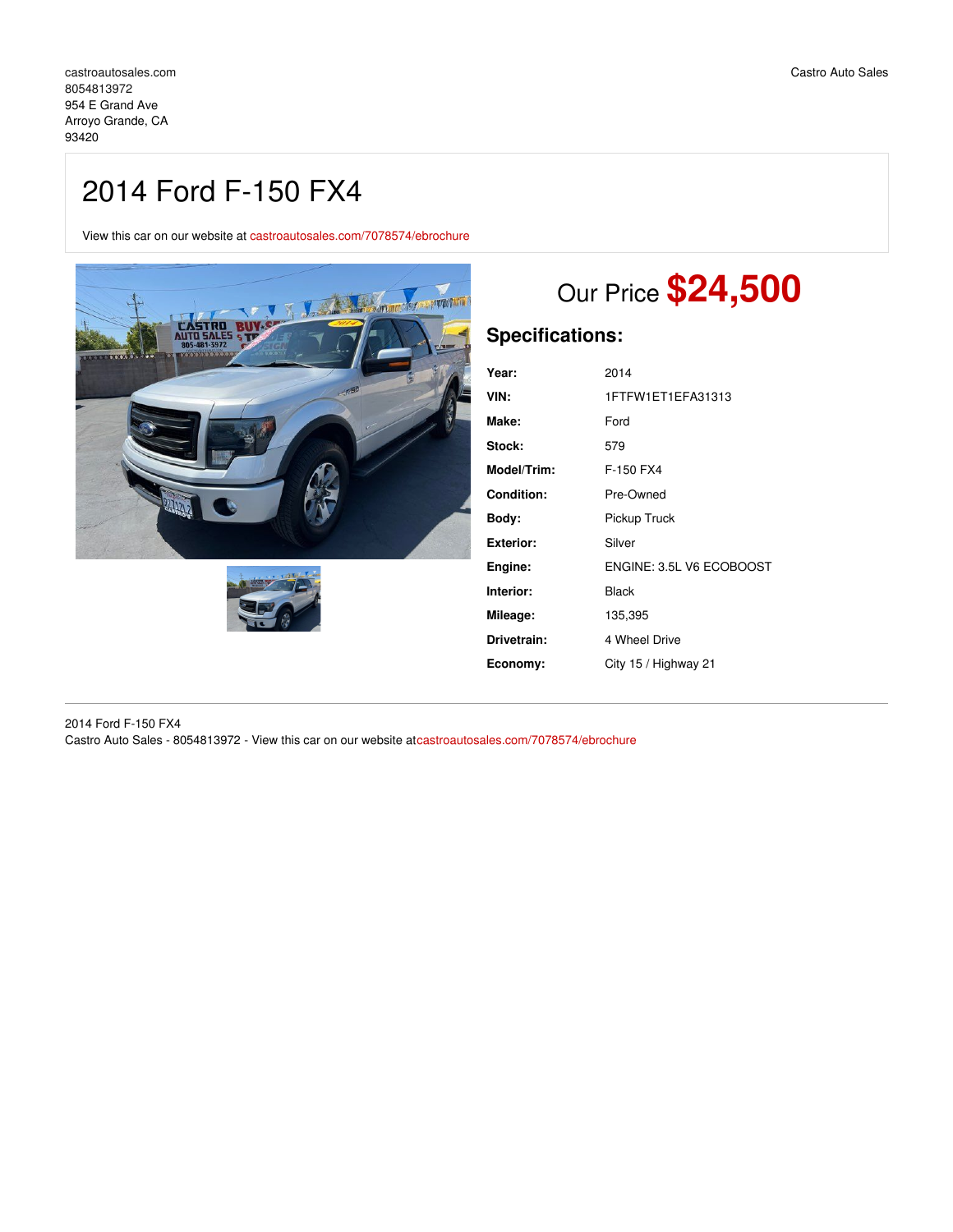

### 2014 Ford F-150 FX4 Castro Auto Sales - 8054813972 - View this car on our website at[castroautosales.com/7078574/ebrochure](https://castroautosales.com/vehicle/7078574/2014-ford-f-150-fx4-arroyo-grande-ca-93420/7078574/ebrochure)

## **Installed Options**

## **Interior**

- 2 Seatback Storage Pockets- 3 12V DC Power Outlets
- 3 12V DC Power Outlets and 1 120V AC Power Outlet
- 4-Way Passenger Seat -inc: Manual Recline, Fore/Aft Movement and Manual Lumbar Support
- 4.2" LCD Productivity Screen in Instrument Cluster
- 6-Way Power Driver Seat -inc: Power Height Adjustment, Fore/Aft Movement, Cushion Tilt, Manual Recline and Manual Lumbar Support
- 60-40 Folding Split-Bench Front Facing Fold-Up Cushion Rear Seat Analog Appearance
- Cloth Bucket Seats -inc: manual driver and passenger lumbar, 6-way power adjuster
- (driver's side only), flow-through console and floor shifter
- Compass- Cruise Control w/Steering Wheel Controls
- Day-Night Auto-Dimming Rearview Mirror- Delayed Accessory Power
- Driver And Passenger Visor Vanity Mirrors Fade-To-Off Interior Lighting
- Front And Rear Map Lights- Front Center Armrest- Front Cigar Lighter(s)
- Leather/Metal-Look Gear Shifter Material- Manual Air Conditioning
- Manual Tilt/Telescoping Steering Column
- Manual w/Tilt Front Head Restraints and Manual Adjustable Rear Head Restraints
- Outside Temp Gauge- Perimeter Alarm- Pickup Cargo Box Lights
- Power 1st Row Windows w/Driver And Passenger 1-Touch Up/Down
- Power Door Locks w/Autolock Feature- Power Rear Windows- Rear Cupholder
- Remote Keyless Entry w/Integrated Key Transmitter, Illuminated Entry and Panic Button
- Securilock Anti-Theft Ignition (pats) Engine Immobilizer- Front Cupholder
- Front Seats w/Manual Driver Lumbar
- Full Carpet Floor Covering -inc: Vinyl/Rubber Front And Rear Floor Mats
- Full Cloth Headliner
- Full Floor Console w/Locking Storage, Full Overhead Console w/Storage, 3 12V DC Power Outlets and 1 120V AC Power Outlet
- Gauges -inc: Speedometer, Odometer, Oil Pressure, Engine Coolant Temp, Tachometer, Transmission Fluid Temp and Trip Odometer

- Glove Box- HVAC -inc: Underseat Ducts and Console Ducts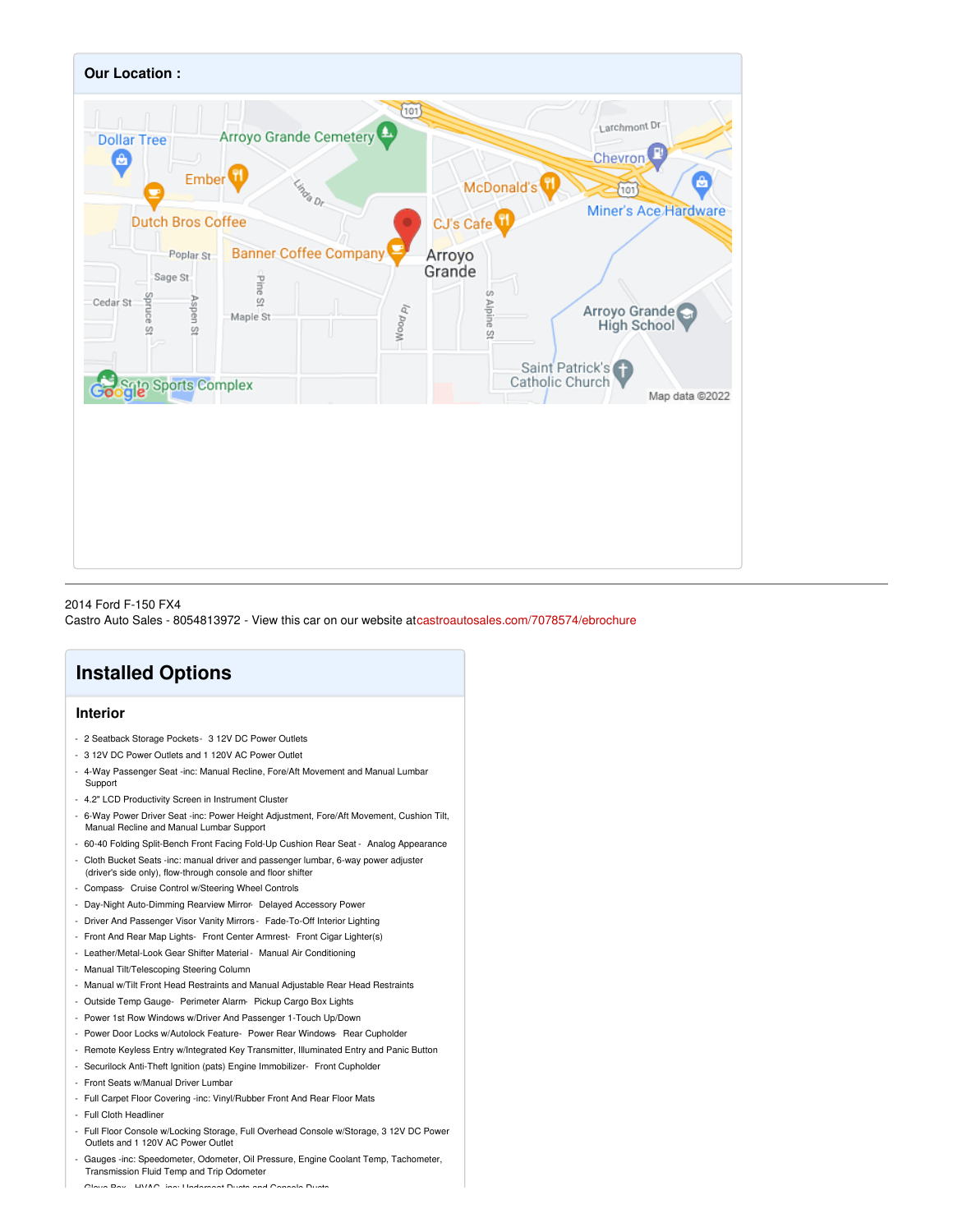- Glove Box- HVAC -inc: Underseat Ducts and Console Ducts
- Instrument Panel Bin, Dashboard Storage, Driver / Passenger And Rear Door Bins
- Interior Trim -inc: Metal-Look Instrument Panel Insert, Cabback Insulator, Metal-Look Door Panel Insert and Chrome Interior Accents
- Keypad- Leather Steering Wheel

## **Exterior**

- Regular Box Style- Side Steps- Steel Spare Wheel- Tailgate Rear Cargo Access
- Tires: P275/65R18 OWL A/T (4)- Variable Intermittent Wipers
- Wheels: 18" Machined-Aluminum- Perimeter/Approach Lights
- Manual Tailgate/Rear Door Lock- Gray Wheel Well Trim
- Galvanized Steel/Aluminum Panels- Full-Size Spare Tire Stored Underbody w/Crankdown
- Front Fog Lamps- Fixed Rear Window w/Defroster- Deep Tinted Glass- Clearcoat Paint
- Cargo Lamp w/High Mount Stop Light- Body-Colored Rear Step Bumper
- Body-Colored Power Side Mirrors w/Convex Spotter and Manual Folding
- Body-Colored Front Bumper w/Black Rub Strip/Fascia Accent and 2 Tow Hooks
- Body-Colored Door Handles- Black Side Windows Trim
- Black Grille w/Body-Color Surround
- Auto On/Off Aero-Composite Halogen Headlamps w/Delay-Off

#### **Safety**

- 2 Seatback Storage Pockets- 3 12V DC Power Outlets
- 3 12V DC Power Outlets and 1 120V AC Power Outlet
- 4-Way Passenger Seat -inc: Manual Recline, Fore/Aft Movement and Manual Lumbar Support
- 4.2" LCD Productivity Screen in Instrument Cluster
- 6-Way Power Driver Seat -inc: Power Height Adjustment, Fore/Aft Movement, Cushion Tilt, Manual Recline and Manual Lumbar Support
- 60-40 Folding Split-Bench Front Facing Fold-Up Cushion Rear Seat Analog Appearance - Cloth Bucket Seats -inc: manual driver and passenger lumbar, 6-way power adjuster
- (driver's side only), flow-through console and floor shifter
- Compass- Cruise Control w/Steering Wheel Controls
- Day-Night Auto-Dimming Rearview Mirror- Delayed Accessory Power
- Driver And Passenger Visor Vanity Mirrors Fade-To-Off Interior Lighting
- Front And Rear Map Lights- Front Center Armrest- Front Cigar Lighter(s)
- Leather/Metal-Look Gear Shifter Material- Manual Air Conditioning
- Manual Tilt/Telescoping Steering Column
- Manual w/Tilt Front Head Restraints and Manual Adjustable Rear Head Restraints
- Outside Temp Gauge- Perimeter Alarm- Pickup Cargo Box Lights
- Power 1st Row Windows w/Driver And Passenger 1-Touch Up/Down
- Power Door Locks w/Autolock Feature- Power Rear Windows- Rear Cupholder
- Remote Keyless Entry w/Integrated Key Transmitter, Illuminated Entry and Panic Button
- Securilock Anti-Theft Ignition (pats) Engine Immobilizer- Front Cupholder
- Front Seats w/Manual Driver Lumbar
- Full Carpet Floor Covering -inc: Vinyl/Rubber Front And Rear Floor Mats
- Full Cloth Headliner
- Full Floor Console w/Locking Storage, Full Overhead Console w/Storage, 3 12V DC Power Outlets and 1 120V AC Power Outlet
- Gauges -inc: Speedometer, Odometer, Oil Pressure, Engine Coolant Temp, Tachometer, Transmission Fluid Temp and Trip Odometer
- Glove Box- HVAC -inc: Underseat Ducts and Console Ducts
- Instrument Panel Bin, Dashboard Storage, Driver / Passenger And Rear Door Bins
- Interior Trim -inc: Metal-Look Instrument Panel Insert, Cabback Insulator, Metal-Look Door Panel Insert and Chrome Interior Accents
- Keypad- Leather Steering Wheel

### **Mechanical**

- 155 Amp Alternator- 1700# Maximum Payload- 3 Skid Plates- 36 Gal. Fuel Tank
- 4-Wheel Disc Brakes w/4-Wheel ABS, Front And Rear Vented Discs, Hill Descent Control and Hill Hold Control
- 78-Amp/Hr 750CCA Maintenance-Free Battery w/Run Down Protection
- Auto Locking Hubs- Class IV Towing Equipment -inc: Hitch and Trailer Sway Control
- Double Wishbone Front Suspension w/Coil Springs
- Electric Power-Assist Speed-Sensing Steering- Electronic Locking w/3.55 Axle Ratio
- Electronic Transfer Case- Engine: 5.0L V8 FFV- Front Anti-Roll Bar
- GVWR: 7,350 lbs Payload Package- HD Shock Absorbers
- Leaf Rear Suspension w/Leaf Springs- Off-Road Suspension
- Part-Time Four-Wheel Drive- Single Stainless Steel Exhaust- Trailer Wiring Harness
- Transmission w/SelectShift Sequential Shift Control and HD Oil Cooler
- Transmission: Electronic 6-Speed Automatic -inc: tow/haul mode